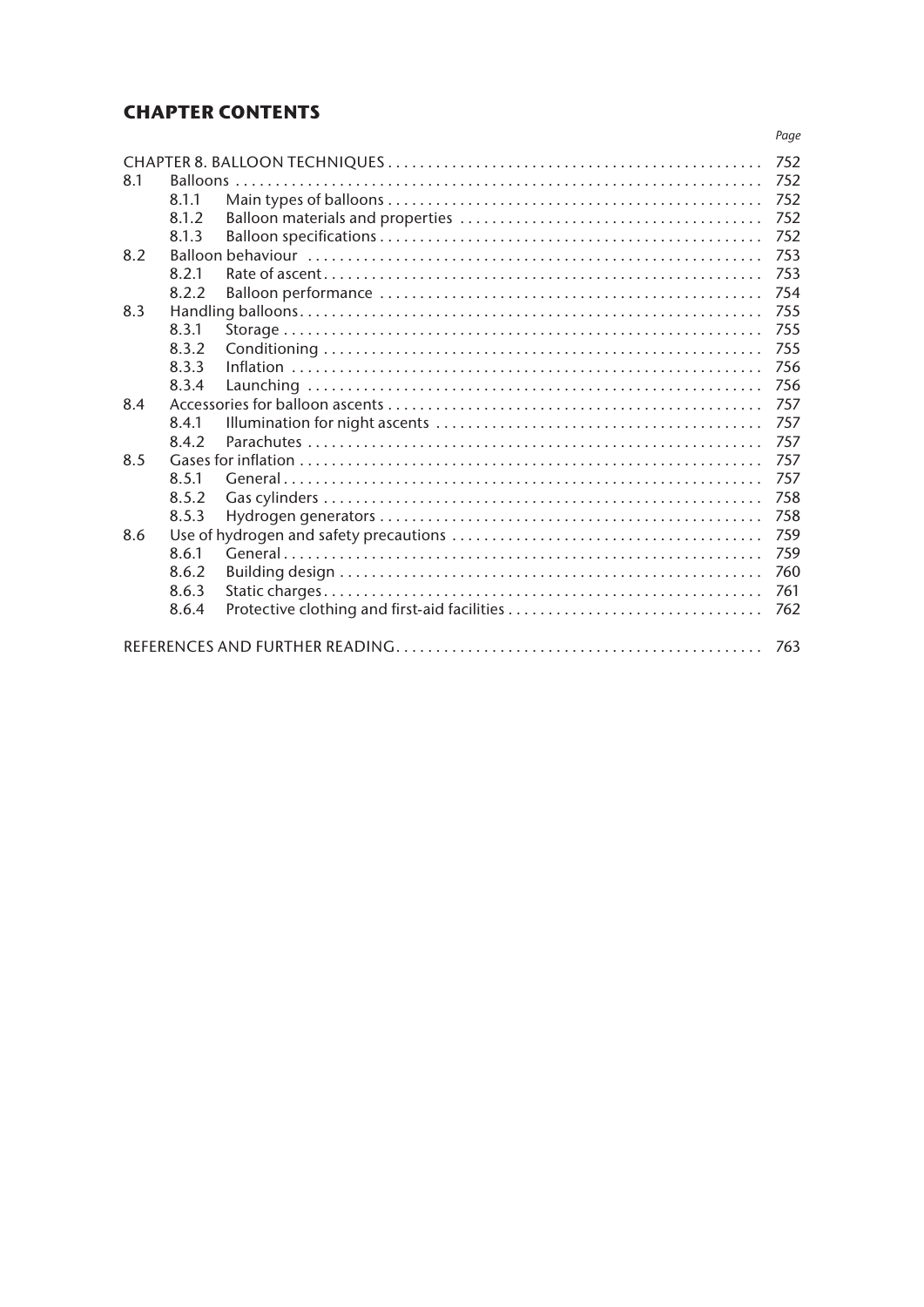# **CHAPTER 8. BALLOON TECHNIQUES**

### 8.1 **BALLOONS**

### 8.1.1 **Main types of balloons**

Two main categories of balloons are used in meteorology, as follows:

- (a) Pilot balloons, which are used for the visual measurement of upper wind, and ceiling balloons for the measurement of cloud-base height. Usually they do not carry an appreciable load and are therefore considerably smaller than radiosonde balloons. They are almost invariably of the spherical extensible type and their chief requirement, apart from the ability to reach satisfactory heights, is that they should keep a good spherical shape while rising;
- (b) Balloons which are used for carrying recording or transmitting instruments for routine upper-air observations are usually of the extensible type and spherical in shape. They are usually known as radiosonde or sounding balloons. They should be of sufficient size and quality to enable the required load (usually 200 g to 1 kg) to be carried up to heights as great as 35 km at a rate of ascent sufficiently rapid to enable reasonable ventilation of the measuring elements. For the measurement of upper winds by radar methods, large pilot balloons (100 g) or radiosonde balloons are used depending on the weight and drag of the airborne equipment.

Other types of balloons used for special purposes are not described in this chapter. Constant-level balloons that rise to, and float at, a pre-determined level are made of inextensible material. Large constant-level balloons are partly filled at release. Super-pressure constant-level balloons are filled to extend fully the balloon at release. Tetroons are small super-pressure constant-level balloons, tetrahedral in shape, used for trajectory studies. The use of tethered balloons for profiling is discussed in Part II, Chapter 5.

## 8.1.2 **Balloon materials and properties**

The best basic materials for extensible balloons are high-quality natural rubber latex and a synthetic latex based upon polychloroprene. Natural latex holds its shape better than polychloroprene – which is stronger and can be made with a thicker film for a given performance. It is less affected by temperature, but more affected by the ozone and ultraviolet radiation at high altitudes, and has a shorter storage life. Both materials may be compounded with various additives to improve their storage life, strength and performance at low temperatures both during storage and during flight, and to resist ozone and ultraviolet radiation. As one of the precautions against explosion, an antistatic agent may also be added during the manufacture of balloons intended to be filled with hydrogen.

There are two main processes for the production of extensible balloons. A balloon may be made by dipping a form into latex emulsion, or by forming it on the inner surface of a hollow mould. Moulded balloons can be made with more uniform thickness, which is desirable for achieving high altitudes as the balloon expands, and the neck can be made in one piece with the body, which avoids the formation of a possible weak point.

Polyethylene is the inextensible material used for constant-level balloons.

### 8.1.3 **Balloon specifications**

The finished balloons should be free from foreign matter, pinholes or other defects and must be homogeneous and of uniform thickness. They should be provided with necks of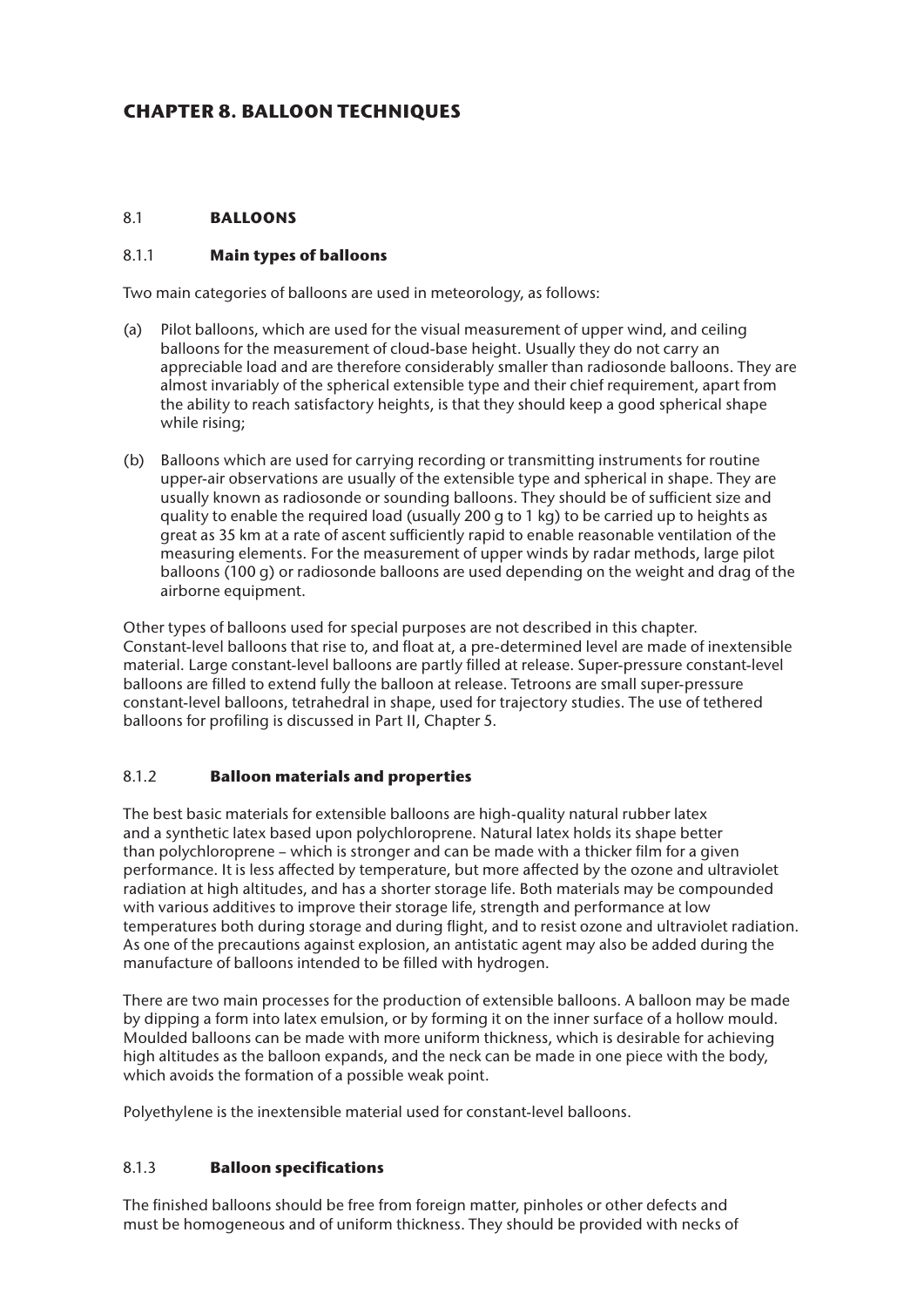between 1 and 5 cm in diameter and 10 to 20 cm long, depending on the size of the balloon. In the case of sounding balloons, the necks should be capable of withstanding a force of 200 N without damage. In order to reduce the possibility of the neck being pulled off, it is important that the thickness of the envelope should increase gradually towards the neck; a sudden discontinuity of thickness forms a weak spot.

Balloons are distinguished in size by their nominal weights in grams. The actual weight of individual balloons should not differ from the specified nominal weight by more than 10%, or preferably 5%. They should be capable of expanding to at least four times, and preferably five or six times, their unstretched diameter and of maintaining this expansion for at least 1 h. When inflated, balloons should be spherical or pear-shaped.

The question of specified shelf life of balloons is important, especially in tropical conditions. Artificial ageing tests exist but they are not reliable guides. One such test is to keep sample balloons in an oven at a temperature of 80  $^{\circ}$ C for four days, this being reckoned as roughly equivalent to four years in the tropics, after which the samples should still be capable of meeting the minimum expansion requirement. Careful packing of the balloons so that they are not exposed to light (especially sunlight), fresh air or extremes of temperature is essential if rapid deterioration is to be prevented.

Balloons manufactured from synthetic latex incorporate a plasticizer to resist the stiffening or freezing of the film at the low temperatures encountered near and above the tropopause. Some manufacturers offer alternative balloons for daytime and night-time use, the amount of plasticizer being different.

#### 8.2 **BALLOON BEHAVIOUR**

#### 8.2.1 **Rate of ascent**

From the principle of buoyancy, the total lift of a balloon is given by the buoyancy of the volume of gas in it, as follows:

$$
T = V(\rho - \rho_g) = 0.523 D^3(\rho - \rho_g)
$$
\n(8.1)

where  $T$  is the total lift;  $V$  is the volume of the balloon;  $\rho$  is the density of the air;  $\rho_{_{\cal S}}$  is the density of the gas; and *D* is the diameter of the balloon, which is assumed to be spherical.

All units are in the International System of Units. For hydrogen at ground level, the buoyancy  $(\rho - \rho_{s})$  is about 1.2 kg m<sup>-3</sup>. All the quantities in equation 8.1 change with height.

The free lift *L* of a balloon is the amount by which the total lift exceeds the combined weight *W* of the balloon and its load (if any):

$$
L = T - W \tag{8.2}
$$

namely, it is the net buoyancy or the additional weight which the balloon, with its attachments, will just support without rising or falling.

It can be shown by the principle of dynamic similarity that the rate of ascent *V* of a balloon in still air can be expressed by a general formula:

$$
V = \frac{qL^n}{(L+W)^{1/3}}
$$
(8.3)

in which *q* and *n* depend on the drag coefficient, and therefore on the Reynolds number, *vρD*/*µ* (*µ* being the viscosity of the air). Unfortunately, a large number of meteorological balloons, at some stages of flight, have Reynolds numbers within the critical region of  $1\cdot10^5$  to  $3\cdot10^5$ , where a rapid change of drag coefficient occurs, and they may not be perfectly spherical. Therefore, it is impracticable to use a simple formula which is valid for balloons of different sizes and different free lifts. The values of *q* and *n* in the above equation must, therefore, be derived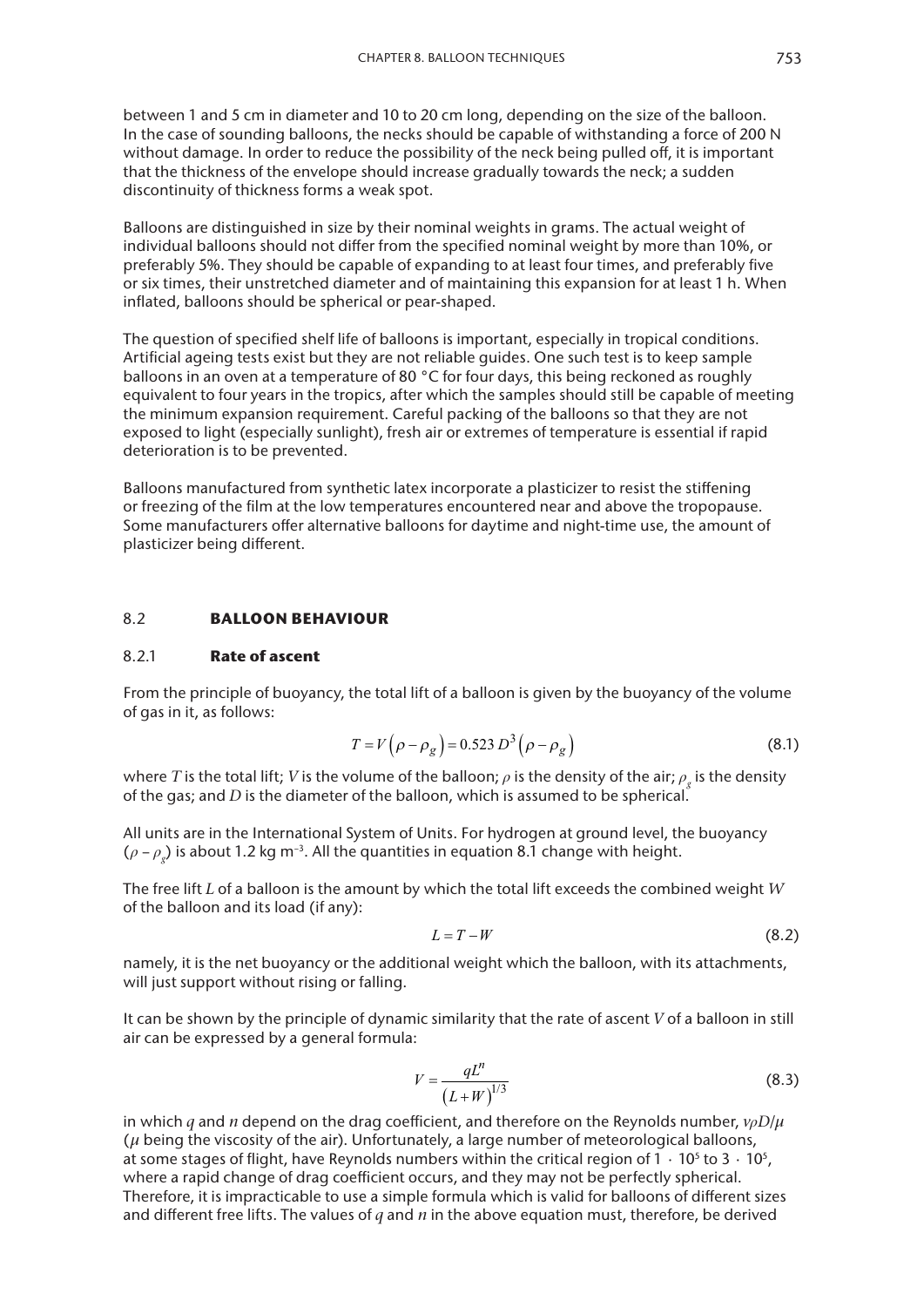by experiment; they are typically, very approximately, about 150 and about 0.5, respectively, if the ascent rate is expressed in m min–1. Other factors, such as the change of air density and gas leakage, can also affect the rate of ascent and can cause appreciable variation with height.

In conducting soundings during precipitation or in icing conditions, a free lift increase of up to about 75%, depending on the severity of the conditions, may be required. An assumed rate of ascent should not be used in any conditions other than light precipitation. A precise knowledge of the rate of ascent is not usually necessary except in the case of pilot- and ceiling-balloon observations, where there is no other means of determining the height. The rate of ascent depends largely on the free lift and air resistance acting on the balloon and train. Drag can be more important, especially in the case of non-spherical balloons. Maximum height depends mainly on the total lift and on the size and quality of the balloon.

## 8.2.2 **Balloon performance**

The table in this section lists typical figures for the performance of various sizes of balloons. They are very approximate. If precise knowledge of the performance of a particular balloon and train is necessary, it must be obtained by analysing actual flights. Balloons can carry payloads greater than those listed in the table if the total lift is increased. This is achieved by using more gas and by increasing the volume of the balloon, which will affect the rate of ascent and the maximum height.

|                               |             |              | . .         |     |     |     |         |         |      |
|-------------------------------|-------------|--------------|-------------|-----|-----|-----|---------|---------|------|
| Weight (g)                    | 10          | 30           | 100         | 200 | 350 | 600 | 1 0 0 0 | 1 500   | 3000 |
| Diameter at<br>release (cm)   | 30          | 50           | 90          | 120 | 130 | 140 | 160     | 180     | 210  |
| Payload (g)                   | $\mathbf 0$ | $\mathbf{0}$ | $\mathbf 0$ | 250 | 250 | 250 | 250     | 1000    | 1000 |
| Free lift (g)                 | 5           | 60           | 300         | 500 | 600 | 900 | 1 100   | 1 3 0 0 | 1700 |
| Rate of ascent<br>$(m min-1)$ | 60          | 150          | 250         | 300 | 300 | 300 | 300     | 300     | 300  |
| Maximum<br>height (km)        | 12          | 13           | 20          | 21  | 26  | 31  | 34      | 34      | 38   |

### **Typical balloon performance**

The choice of a balloon for meteorological purposes is dictated by the load, if any, to be carried, the rate of ascent, the altitude required, whether the balloon is to be used for visual tracking, and by the cloud cover with regard to its colour. Usually, a rate of ascent between 300 and 400 m min–1 is desirable in order to minimize the time required for observation; it may also be necessary in order to provide sufficient ventilation for the radiosonde sensors. In choosing a balloon, it is also necessary to bear in mind that the altitude attained is usually less when the temperature at release is very low.

For balloons used in regular operations, it is beneficial to determine the free lift that produces optimum burst heights. For instance, it has been found that a reduction in the average rate of ascent from 390 to 310 m min<sup>-1</sup> with some mid-size balloons by reducing the amount of gas for inflation may give an increase of 2 km, on average, in the burst height. Burst height records should be kept and reviewed to ensure that optimum practice is sustained.

Daytime visual observations are facilitated by using uncoloured balloons on clear sunny days, and dark-coloured ones on cloudy days.

The performance of a balloon is best gauged by the maximum linear extension it will withstand before bursting and is conveniently expressed as the ratio of the diameter (or circumference) at burst to that of the unstretched balloon. The performance of a balloon in flight, however, is not necessarily the same as that indicated by a bursting test on the ground. Performance can be affected by rough handling when the balloon is filled and by stresses induced during launches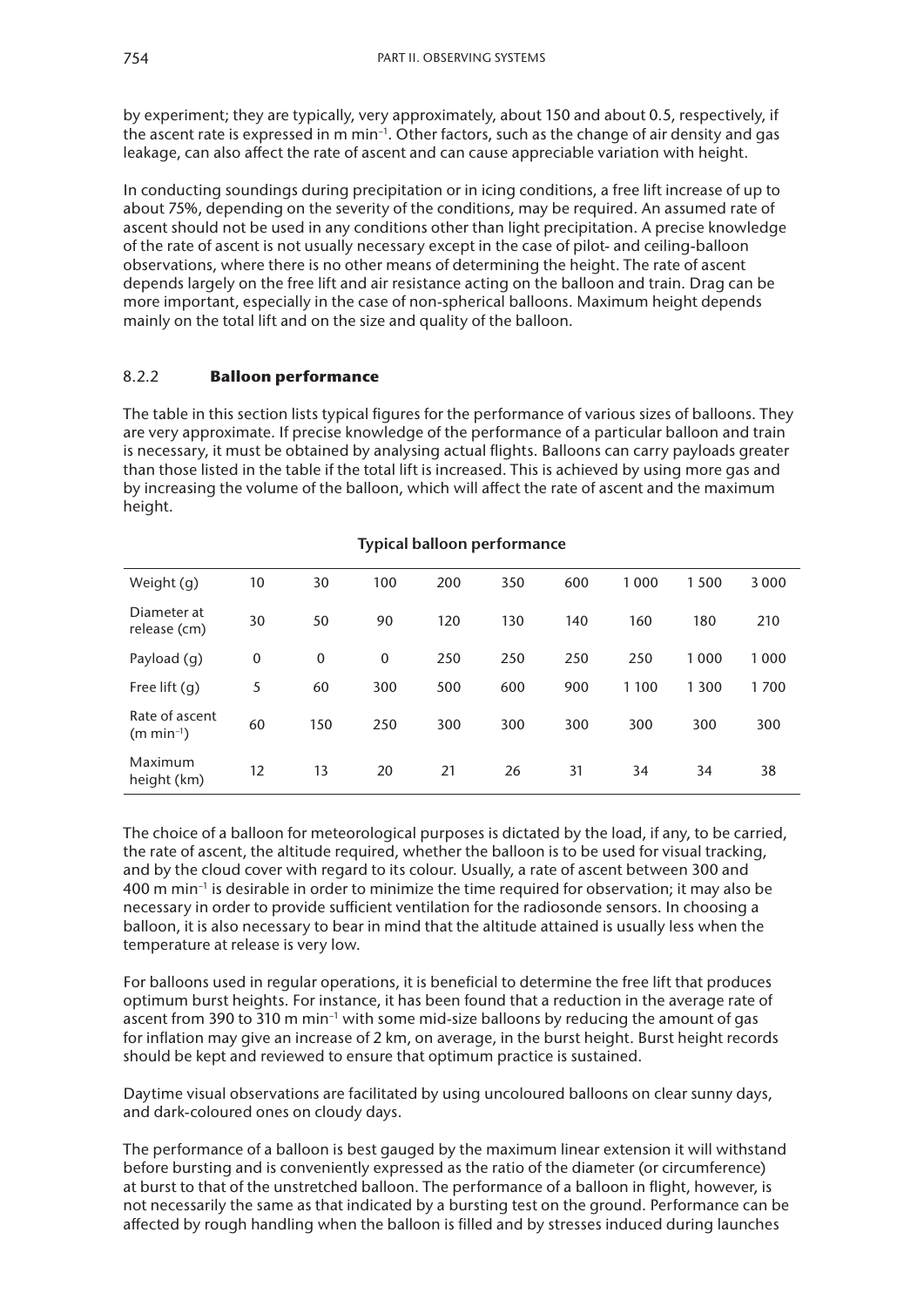in gale conditions. In flight, the extension of the balloon may be affected by the loss of elasticity at low temperatures, by the chemical action of oxygen, ozone and ultraviolet radiation, and by manufacture faults such as pinholes or weak spots. A balloon of satisfactory quality should, however, give at least a fourfold extension in an actual sounding. The thickness of the film at release is usually in the range of 0.1 to 0.2 mm.

There is always a small excess of pressure  $p_{_1}$  within the balloon during ascent, amounting to a few hPa, owing to the tension of the rubber. This sets a limit to the external pressure that can be reached. It can be shown that, if the temperature is the same inside and outside the balloon, this limiting pressure *p* is given by:

$$
p = \left(\frac{1.07W}{L_0} + 0.075\right) p_1 \approx \frac{W p_1}{L_0}
$$
\n(8.4)

where  $W$  is the weight of the balloon and apparatus; and  $L_{_0}$  is the free lift at the ground, both expressed in grams. If the balloon is capable of reaching the height corresponding with *p*, it will float at this height.

### 8.3 **HANDLING BALLOONS**

#### 8.3.1 **Storage**

It is very important that radiosonde balloons should be correctly stored if their best performance is still to be obtained after several months. It is advisable to restrict balloon stocks to the safe minimum allowed by operational needs. Frequent deliveries, wherever possible, are preferable to purchasing in large quantities with consequent long periods of storage. To avoid the possibility of using balloons that have been in storage for a long period, balloons should always be used in the order of their date of manufacture.

It is generally possible to obtain the optimum performance up to about 18 months after manufacture, provided that the storage conditions are carefully chosen. Instructions are issued by many manufacturers for their own balloons and these should be observed meticulously. The following general instructions are applicable to most types of radiosondes balloons.

Balloons should be stored away from direct sunlight and, if possible, in the dark. At no time should they be stored adjacent to any source of heat or ozone. Balloons made of either polychloroprene or a mixture, or polychloroprene and natural rubber may deteriorate if exposed to the ozone emitted by large electric generators or motors. All balloons should be kept in their original packing until required for preflight preparations. Care should be taken to see that they do not come into contact with oil or any other substance that may penetrate the wrapping and damage the balloons.

Wherever possible, balloons should be stored in a room at temperatures of 15 to 25 °C; some manufacturers give specific guidance on this point and such instructions should always be followed.

#### 8.3.2 **Conditioning**

Balloons made from natural rubber do not require special heat treatment before use, as natural rubber does not freeze at the temperatures normally experienced in buildings used for human occupation. It is, however, preferable for balloons that have been stored for a long period at temperatures below 10 °C to be brought to room temperature for some weeks before use.

Polychloroprene balloons suffer a partial loss of elasticity during prolonged storage at temperatures below 10 °C. For the best results, this loss should be restored prior to inflation by conditioning the balloon. The manufacturer's recommendations should be followed.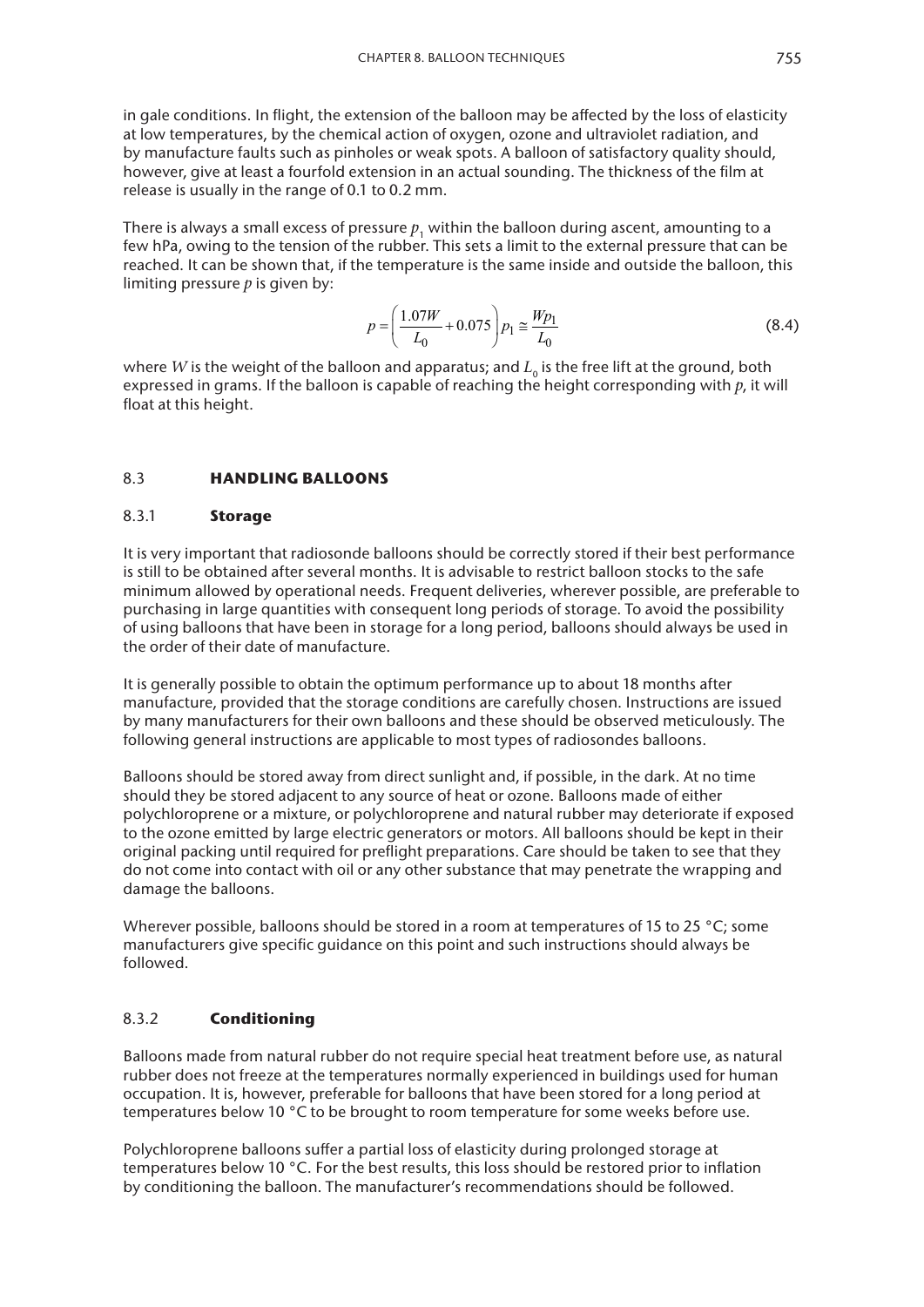It is common practice to place the balloon in a thermally insulated chamber with forced air circulation, maintained at suitable temperature and humidity for some days before inflation, or alternatively to use a warm water bath.

At polar stations during periods of extremely low temperatures, the balloons to be used should have special characteristics that enable them to maintain strength and elasticity in such conditions.

## 8.3.3 **Inflation**

If a balloon launcher is not used, a special room, preferably isolated from other buildings, should be provided for filling balloons. It should be well ventilated (e.g. NFPA, 1999). If hydrogen gas is to be used, special safety precautions are essential (see section 8.6). The building should be free from any source of sparks, and all electric switches and fittings should be spark-proof; other necessary details are given in section 8.6.2. If helium gas is to be used, provision may be made for heating the building during cold weather. The walls, doors and floor should have a smooth finish and should be kept free from dust and grit. Heating hydrogen-inflation areas can be accomplished by steam, hot water or any other indirect means; however, electric heating, if any, shall be in compliance with national electrical codes (e.g. NFPA 50A for Class I, Division 2, locations).

Protective clothing (see section 8.6.4) should be worn during inflation. The operator should not stay in a closed room with a balloon containing hydrogen. The hydrogen supply should be controlled and the filling operation observed, from outside the filling room if the doors are shut, and the doors should be open when the operator is in the room with the balloon.

Balloons should be inflated slowly because sudden expansion may cause weak spots in the balloon film. It is desirable to provide a fine adjustment valve for regulating the gas flow. The desired amount of inflation (free lift) can be determined by using either a filling nozzle of the required weight or one which forms one arm of a balance on which the balloon lift can be weighed. The latter is less convenient, unless it is desirable to allow for variations in the weights of balloons, which is hardly necessary for routine work. It is useful to have a valve fitted to the weight type of the filler, and a further refinement, used in some services, is to have a valve that can be adjusted to close automatically at the required lift.

## 8.3.4 **Launching**

The balloon should be kept under a shelter until everything is ready for its launch. Prolonged exposure to bright sunshine should be avoided as this may cause a rapid deterioration of the balloon fabric and may even result in its bursting before leaving the ground. Protective clothing should be worn during manual launches.

No special difficulties arise when launching radiosonde balloons in light winds. Care should always be taken to see that there is no risk of the balloon and instruments striking obstructions before they rise clear of trees and buildings in the vicinity of the station. Release problems can be avoided to a large extent by carefully planning the release area. It should be selected to have a minimum of obstructions that may interfere with launching; the station buildings should be designed and sited considering the prevailing wind, likely gust effects on the release area and, in cold climates, drifting snow.

It is also advisable in high winds to keep the suspension of the instrument below the balloon as short as possible during launching, by using some form of suspension release or unwinder. A convenient device consists of a reel on which the suspension cord is wound and a spindle to which is attached an air brake or escapement mechanism that allows the suspension cord to unwind slowly after the balloon is released.

Mechanical balloon launchers have the great advantage that they can be designed to offer almost fool-proof safety, by separating the operator from the balloon during filling and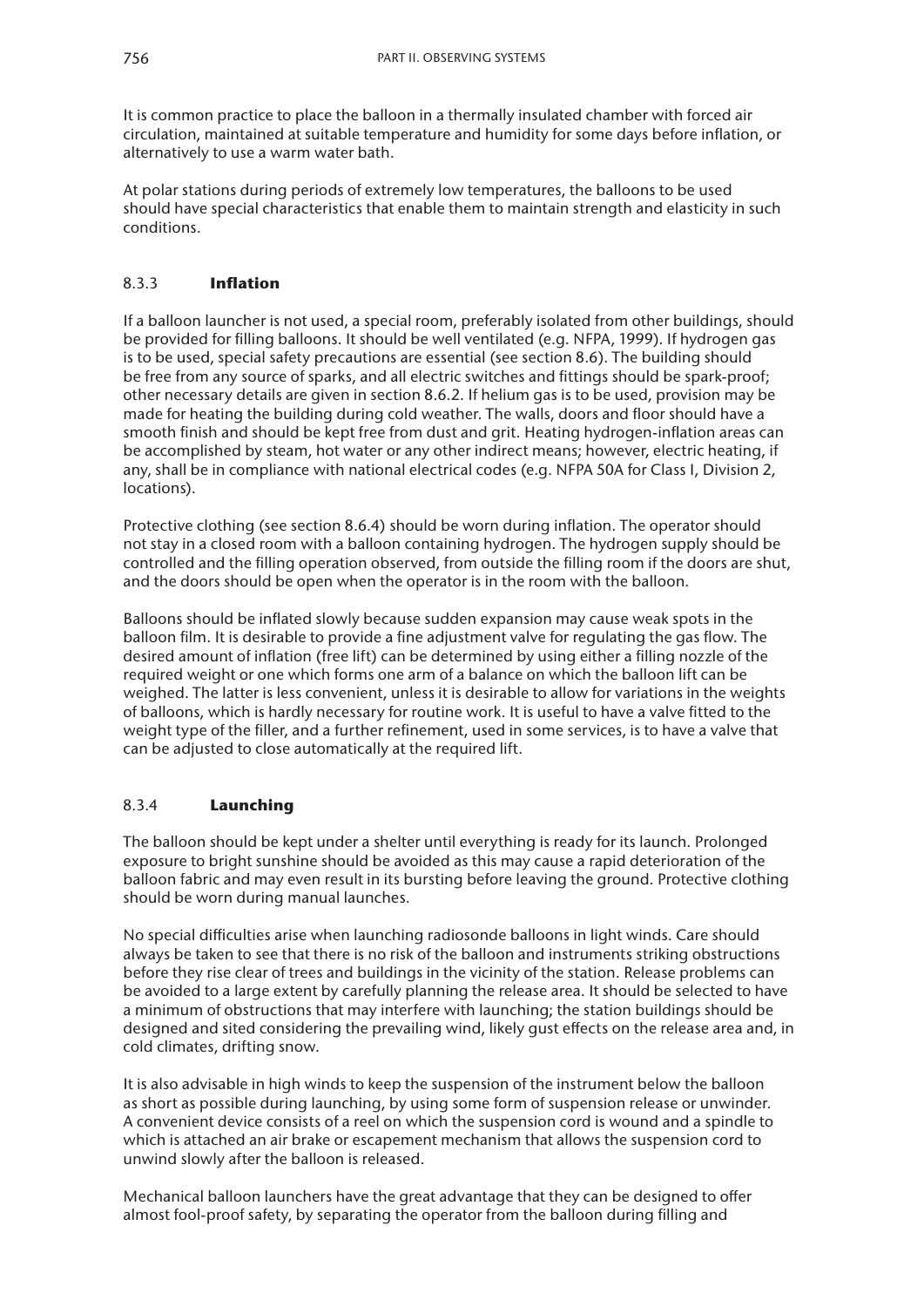launching. They can be automated to various degrees, even to the point where the whole radiosonde operation requires no operator to be present. They might not be effective at wind speeds above 20 m  $s^{-1}$ . Provision should be made for adequate ventilation of the radiosonde sensors before release, and the construction should desirably be such that the structure will not be damaged by fire or explosion.

## 8.4 **ACCESSORIES FOR BALLOON ASCENTS**

### 8.4.1 **Illumination for night ascents**

The light source in general use for night-time pilot-balloon ascents is a lamp powered by a small electric battery. A battery of two 1.5 V cells, or a water-activated type used with a 2.5 V 0.3 A bulb, is usually suitable. Alternatively, a device providing light by means of chemical fluorescence may be used. For high-altitude soundings, however, a more powerful system of 2 to 3 W, together with a simple reflector, is necessary.

If the rate of ascent is to remain unchanged when a lighting unit is to be used, a small increase in free lift is theoretically required; that is to say, the total lift must be increased by more than the extra weight carried (see equation 8.3). In practice, however, the increase required is probably less than that calculated since the load improves the aerodynamic shape and the stability of the balloon.

At one time, night ascents were carried with a small candle in a translucent paper lantern suspended some 2 m or so below the balloon. However, there is a risk of flash or explosion if the candle is brought near the balloon or the source of hydrogen, and there is a risk of starting a forest fire or other serious fires upon return to the Earth. Thus, the use of candles is strongly discouraged.

## 8.4.2 **Parachutes**

In order to reduce the risk of damage caused by a falling sounding instrument, it is usual practice to attach a simple type of parachute. The main requirements are that it should be reliable when opening and should reduce the speed of descent to a rate not exceeding about 5 m  $s^{-1}$  near the ground. It should also be water-resistant. For instruments weighing up to 2 kg, a parachute made from waterproof paper or plastic film of about 2 m diameter and with strings about 3 m long is satisfactory. In order to reduce the tendency for the strings to twist together in flight it is advisable to attach them to a light hoop of wood, plastic or metal of about 40 cm in diameter just above the point where they are joined together.

When a radar reflector for wind-finding is part of the train it can be incorporated into the parachute and can serve to keep the strings apart. The strings and attachments must be able to withstand the opening of the parachute. If light-weight radiosondes are used (less than about 250 g), the radar reflector alone may provide sufficient drag during descent.

## 8.5 **GASES FOR INFLATION**

## 8.5.1 **General**

The two gases most suitable for meteorological balloons are helium and hydrogen. The former is much to be preferred on account of the fact that it is free from risk of explosion and fire. However, since the use of helium is limited mainly to the few countries which have an abundant natural supply, hydrogen is more generally used (see WMO, 1982). The buoyancy (total lift) of helium is 1.115 kg m–3, at a pressure of 1 013 hPa and a temperature of 15 °C. The corresponding figure for pure hydrogen is 1.203 kg m<sup>-3</sup> and for commercial hydrogen the figure is slightly lower than this.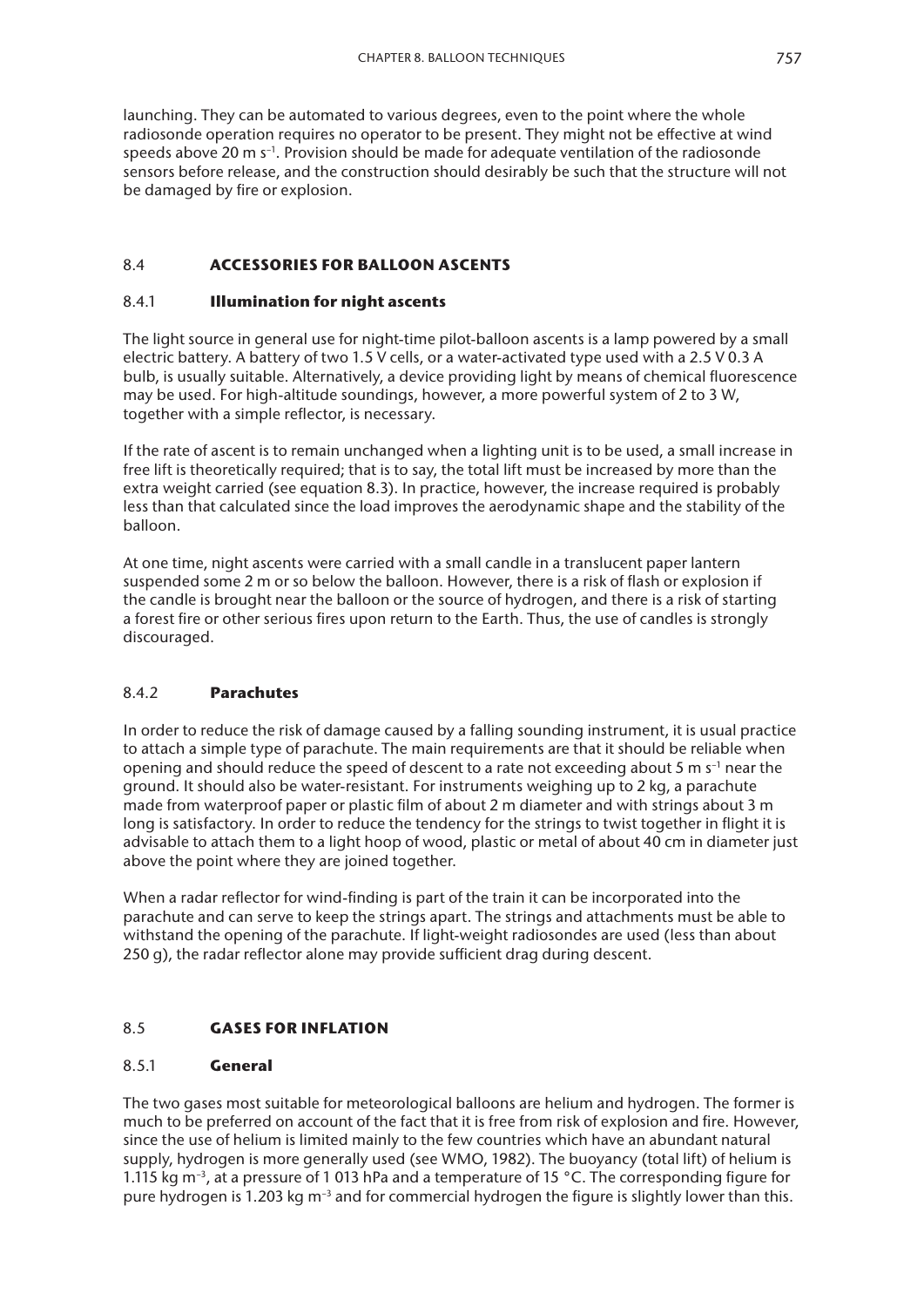It should be noted that the use of hydrogen aboard ships is no longer permitted under the general conditions imposed for marine insurance. The extra cost of using helium has to be reckoned against the life-threatening hazards to and the extra cost of insurance, if such insurance can be arranged.

Apart from the cost and trouble of transportation, the supply of compressed gas in cylinders affords the most convenient way of providing gas at meteorological stations. However, at places where the cost or difficulty of supplying cylinders is prohibitive, the use of an on-station hydrogen generator (see section 8.5.3) should present no great difficulties.

## 8.5.2 **Gas cylinders**

For general use, steel gas cylinders, capable of holding 6  $m<sup>3</sup>$  of gas compressed to a pressure of 18 MPa (10 MPa in the tropics), are probably the most convenient size. However, where the consumption of gas is large, as at radiosonde stations, larger capacity cylinders or banks of standard cylinders all linked to the same outlet valve can be useful. Such arrangements will minimize handling by staff. In order to avoid the risk of confusion with other gases, hydrogen cylinders should be painted a distinctive colour (red is used in many countries) and otherwise marked according to national regulations. Their outlet valves should have left-handed threads to distinguish them from cylinders of non-combustible gases. Cylinders should be provided with a cap to protect the valves in transit.

Gas cylinders should be tested at regular intervals ranging from two to five years, depending on the national regulations in force. This should be performed by subjecting them to an internal pressure of at least 50% greater than their normal working pressure. Hydrogen cylinders should not be exposed to heat and, in tropical climates, they should be protected from direct sunshine. Preferably, they should be stored in a well-ventilated shed which allows any hydrogen leaks to escape to the open air.

## 8.5.3 **Hydrogen generators**

Hydrogen can be produced on site using various kinds of hydrogen generators. All generator plants and hydrogen storage facilities shall be legibly marked and with adequate warnings according to national regulations (e.g. "This unit contains hydrogen"; "Hydrogen – Flammable gas – No smoking – No open flames"). The following have proven to be the most suitable processes for generating hydrogen for meteorological purposes:

- (a) Ferro-silicon and caustic soda with water;
- (b) Aluminium and caustic soda with water;
- (c) Calcium hydride and water;
- (d) Magnesium-iron pellets and water;
- (e) Liquid ammonia with hot platinum catalyst;
- (f) Methanol and water with a hot catalyst;
- (g) Electrolysis of water.

Most of the chemicals used in these methods are hazardous, and the relevant national standards and codes of practice should be scrupulously followed, including correct markings and warnings. They require special transportation, storage, handling and disposal. Many of them are corrosive, as is the residue after use. If the reactions are not carefully controlled, they may produce excess heat and pressure. Methanol, being a poisonous alcohol, can be deadly if ingested, as it may be by substance abusers.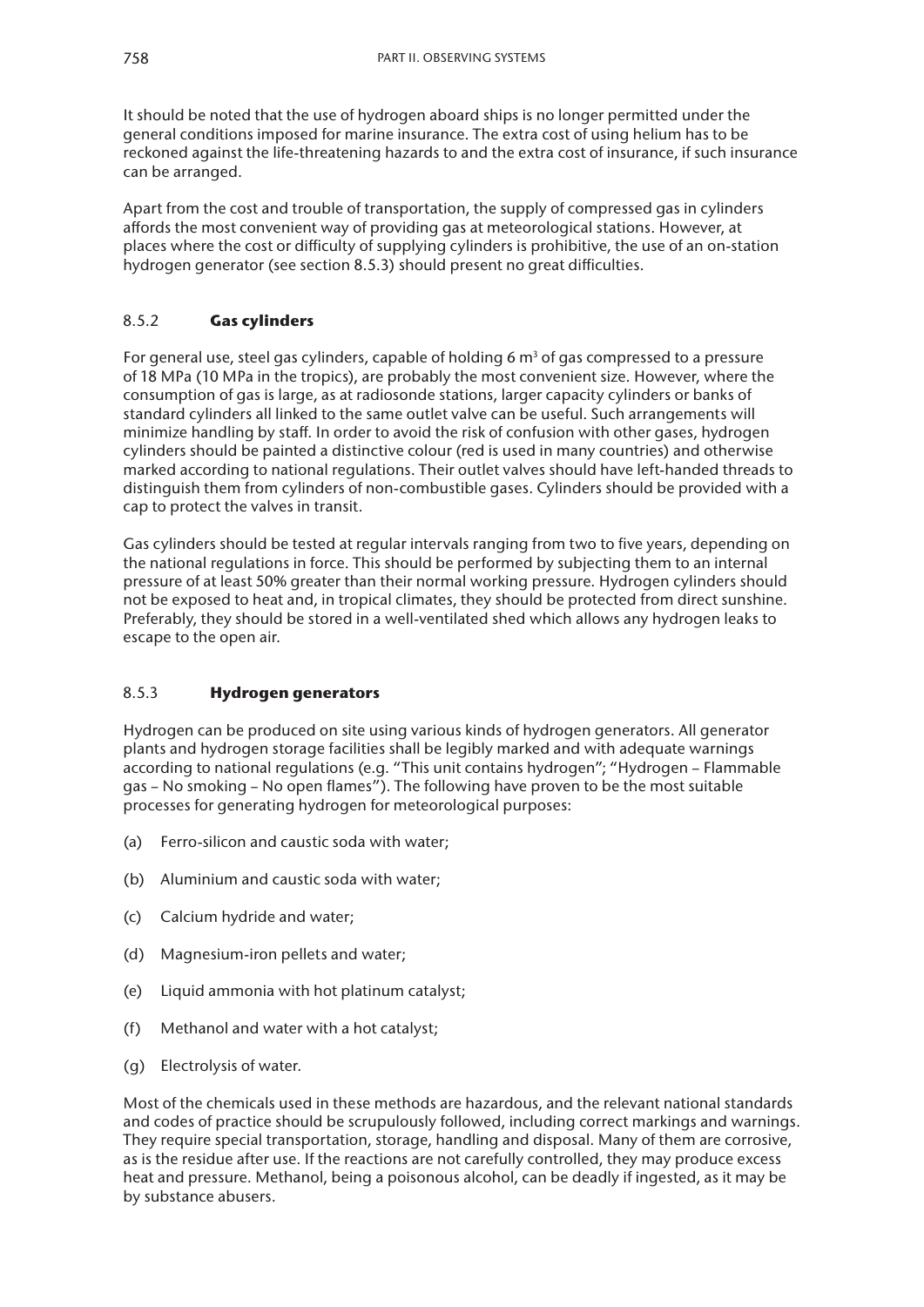In particular, caustic soda, which is widely used, requires considerable care on the part of the operator, who should have adequate protection, especially for the eyes, from contact not only with the solution, but also with the fine dust which is liable to arise when the solid material is being put into the generator. An eye-wash bottle and a neutralizing agent, such as vinegar, should be kept at hand in case of an accident.

Some of the chemical methods operate at high pressure, with a consequential greater risk of an accident. High-pressure generators should be tested every two years to a pressure at least twice that of the working pressure. They should be provided with a safety device to relieve excess pressure. This is usually a bursting disc, and it is very important that the operational instructions should be strictly followed with regard to the material, size and form of the discs, and the frequency of their replacement. Even if a safety device is efficient, its operation is very liable to be accompanied by the ejection of hot solution. High-pressure generators must be carefully cleaned out before recharging since remains of the previous charge may considerably reduce the available volume of the generator and, thus, increase the working pressure beyond the design limit.

Unfortunately, calcium hydride and magnesium-iron, which have the advantage of avoiding the use of caustic soda, are expensive to produce and are, therefore, likely to be acceptable only for special purposes. Since these two materials produce hydrogen from water, it is essential that they be stored in containers which are completely damp-proof. In the processes using catalysts, care must be taken to avoid catalyst contamination.

All systems produce gas at sufficient pressure for filling balloons. However, the production rates of some systems (electrolysis in particular) are too low, and the gas must be produced and stored before it is needed, either in compressed form or in a gasholder.

The processes using the electrolysis of water or the catalytic cracking of methanol are attractive because of their relative safety and moderate recurrent cost, and because of the non-corrosive nature of the materials used. These two processes, as well as the liquid ammonia process, require electric power. The equipment is rather complex and must be carefully maintained and subjected to detailed daily check procedures to ensure that the safety control systems are effective. Water for electrolysis must have low mineral content.

### 8.6 **USE OF HYDROGEN AND SAFETY PRECAUTIONS**

#### 8.6.1 **General**

Hydrogen can easily be ignited by a small spark and burns with a nearly invisible flame. It can burn when mixed with air over a wide range of concentrations, from 4% to 74% by volume (NFPA, 1999), and can explode in concentrations between 18% and 59%. In either case, a nearby operator can receive severe burns over the entire surface of any exposed skin, and an explosion can throw the operator against a wall or the ground, causing serious injury.

It is possible to eliminate the risk of an accident by using very carefully designed procedures and equipment, provided that they are diligently observed and maintained (Gremia, 1977; Ludtke and Saraduke, 1992; NASA, 1968). The provision of adequate safety features for the buildings in which hydrogen is generated and stored, or for the areas in which balloons are filled or released, does not always receive adequate attention (see the following section). In particular, there must be comprehensive training and continual meticulous monitoring and inspection to ensure that operators follow the procedures.

The advantages of automatic balloon launchers (see section 8.3.4) are that they can be made practically fool-proof and operator injuries can be prevented by completely separating the operator from the hydrogen.

An essential starting point for the consideration of safety precautions is to follow the various national standards and codes of practice concerned with the risks presented by explosive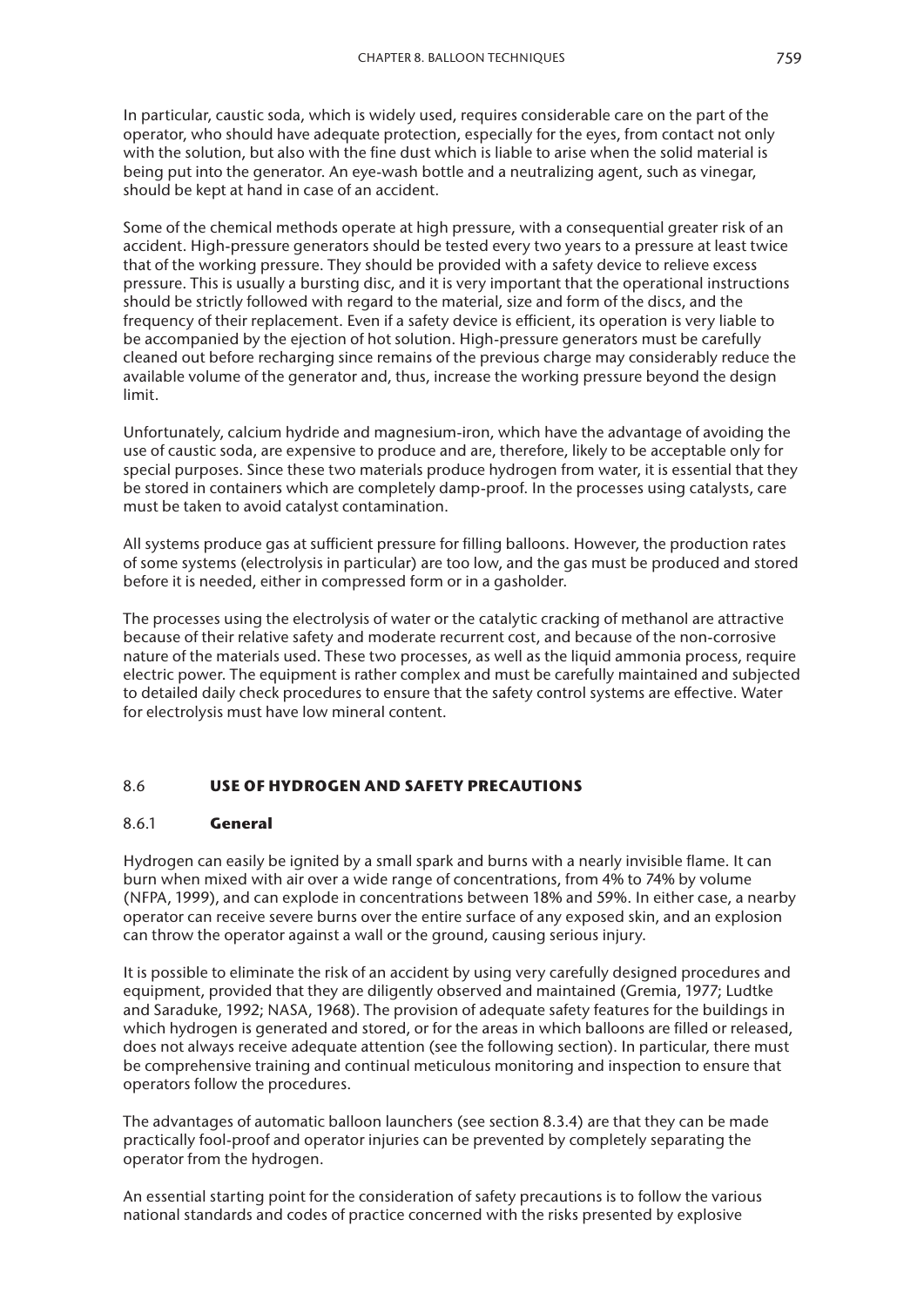atmospheres in general. Additional information on the precautions that should be followed will be found in publications dealing with explosion hazards, such as in hospitals and other industrial situations where similar problems exist. The operator should never be in a closed room with an inflated balloon. Other advice on safety matters can be found throughout the chapter.

## 8.6.2 **Building design**

Provisions should be made to avoid the accumulation of free hydrogen and of static charges as well as the occurrence of sparks in any room where hydrogen is generated, stored or used. The accumulation of hydrogen must be avoided even when a balloon bursts within the shelter during the course of inflation (WMO, 1982).

Safety provisions must be part of the structural design of hydrogen buildings (NFPA, 1999; SAA, 1985). Climatic conditions and national standards and codes are constraints within which it is possible to adopt many designs and materials suitable for safe hydrogen buildings. Codes are advisory and are used as a basis of good practice. Standards are published in the form of specifications for materials, products and safe practices. They should deal with topics such as flame-proof electric-light fittings, electrical apparatus in explosive atmospheres, the ventilation of rooms with explosive atmospheres, and the use of plastic windows, bursting discs, and so on (WMO, 1982).

Both codes and standards should contain information that is helpful and relevant to the design of hydrogen buildings. Furthermore, it should be consistent with recommended national practice. Guidance should be sought from national standards authorities when hydrogen buildings are designed or when the safety of existing buildings is reviewed, in particular for aspects such as the following:

- (a) The preferred location for hydrogen systems;
- (b) The fire resistance of proposed materials, as related to the fire-resistance ratings that must be respected;
- (c) Ventilation requirements, including a roof of light construction to ensure that hydrogen and products of an explosion are vented from the highest point of the building;
- (d) Suitable electrical equipment and wiring;
- (e) Fire protection (extinguishers and alarms);
- (f) Provision for the operator to control the inflation of the balloon from outside the filling room.

Measures should be taken to minimize the possibility of sparks being produced in rooms where hydrogen is handled. Thus, any electrical system (switches, fittings, wiring) should be kept outside these rooms; otherwise, special spark-proof switches, pressurized to prevent the ingress of hydrogen, and similarly suitable wiring, should be provided. It is also advisable to illuminate the rooms using exterior lights which shine in through windows. For the same reasons, any tools used should not produce sparks. The observer's shoes should not be capable of emitting sparks, and adequate lightning protection should be provided.

If sprinkler systems are used in any part of the building, consideration should be given to the possible hazard of hydrogen escaping after the fire has been extinguished. Hydrogen detection systems exist and may be used, for instance, to switch off power to the hydrogen generator at 20% of the lower explosive limit and should activate an alarm, and then activate another alarm at 40% of the lower explosive limit.

A hazard zone should be designated around the generator, storage and balloon area into which entry is permitted only when protective clothing is worn (see section 8.6.4).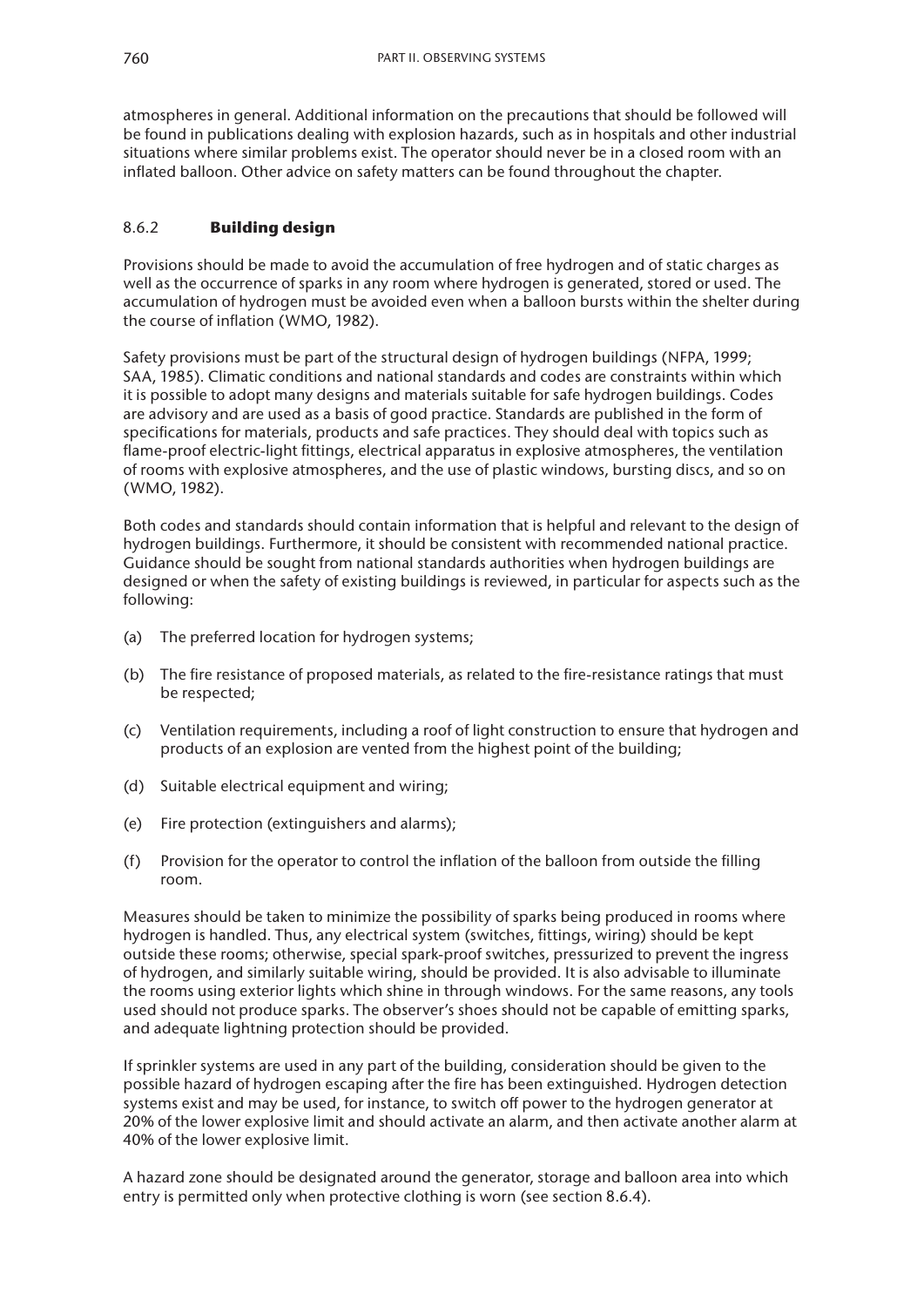Balloon launchers (see section 8.3.4) typically avoid the need for a special balloon-filling room, and greatly simplify the design of hydrogen facilities.

### 8.6.3 **Static charges**

The hazards of balloon inflation and balloon release can be considerably reduced by preventing static charges in the balloon-filling room, on the observer's clothing, and on the balloon itself. Loeb (1958) provides information on the static electrification process. Static charge control is effected by good earthing provisions for hydrogen equipment and filling-room fittings. Static discharge grips for observers can remove charges generated on clothing (WMO, 1982).

Charges on balloons are more difficult to deal with. Balloon fabrics, especially pure latex, are very good insulators. Static charges are generated when two insulating materials in contact with each are separated. A single brief contact with the observer's clothing or hair can generate a 20 kV charge, which is more than sufficient to ignite a mixture of air and hydrogen if it is discharged through an efficient spark. Charges on a balloon may take many hours to dissipate through the fabric to earth or naturally into the surrounding air. Also, it has been established that, when a balloon bursts, the separation of the film along a split in the fabric can generate sparks energetic enough to cause ignition.

Electrostatic charges can be prevented or removed by spraying water onto the balloon during inflation, by dipping balloons into antistatic solution (with or without drying them off before use), by using balloons with an antistatic additive in the latex, or by blowing ionized air over the balloon. Merely earthing the neck of the balloon is not sufficient.

The maximum electrostatic potential that can be generated or held on a balloon surface decreases with increasing humidity, but the magnitude of the effect is not well established. Some tests carried out on inflated 20 g balloons indicated that spark energies sufficient to ignite hydrogen-oxygen mixtures are unlikely to be reached when the relative humidity of the air is greater than 60%. Other studies have suggested relative humidities from 50% to 76% as safe limits, yet others indicate that energetic sparks may occur at even higher relative humidity. It may be said that static discharge is unlikely when the relative humidity exceeds 70%, but this should not be relied upon (see Cleves et al., 1971).

It is strongly recommended that fine water sprays be used on the balloon because the wetting and earthing of the balloon will remove most of the static charges from the wetted portions. The sprays should be designed to wet as large an area of the balloon as possible and to cause continuous streams of water to run from the balloon to the floor. If the doors are kept shut, the relative humidity inside the filling room can rise to 75% or higher, thus reducing the probability of sparks energetic enough to cause ignition. Balloon release should proceed promptly once the sprays are turned off and the filling-shed doors opened.

Other measures for reducing the build-up of static charge include the following (WMO, 1982):

- (a) The building should be provided with a complete earthing (grounding) system, with all fittings, hydrogen equipment and the lightning conductor separately connected to a single earth, which itself must comply with national specifications for earth electrodes. Provision should be made to drain electrical charges from the floor;
- (b) Static discharge points should be provided for the observers;
- (c) The windows should be regularly coated with an antistatic solution;
- (d) Operators should be encouraged not to wear synthetic clothing or insulating shoes. It is good practice to provide operators with partially conducting footwear;
- (e) Any contact between the observer and the balloon should be minimized; this can be facilitated by locating the balloon filler at a height of 1 m or more above the floor.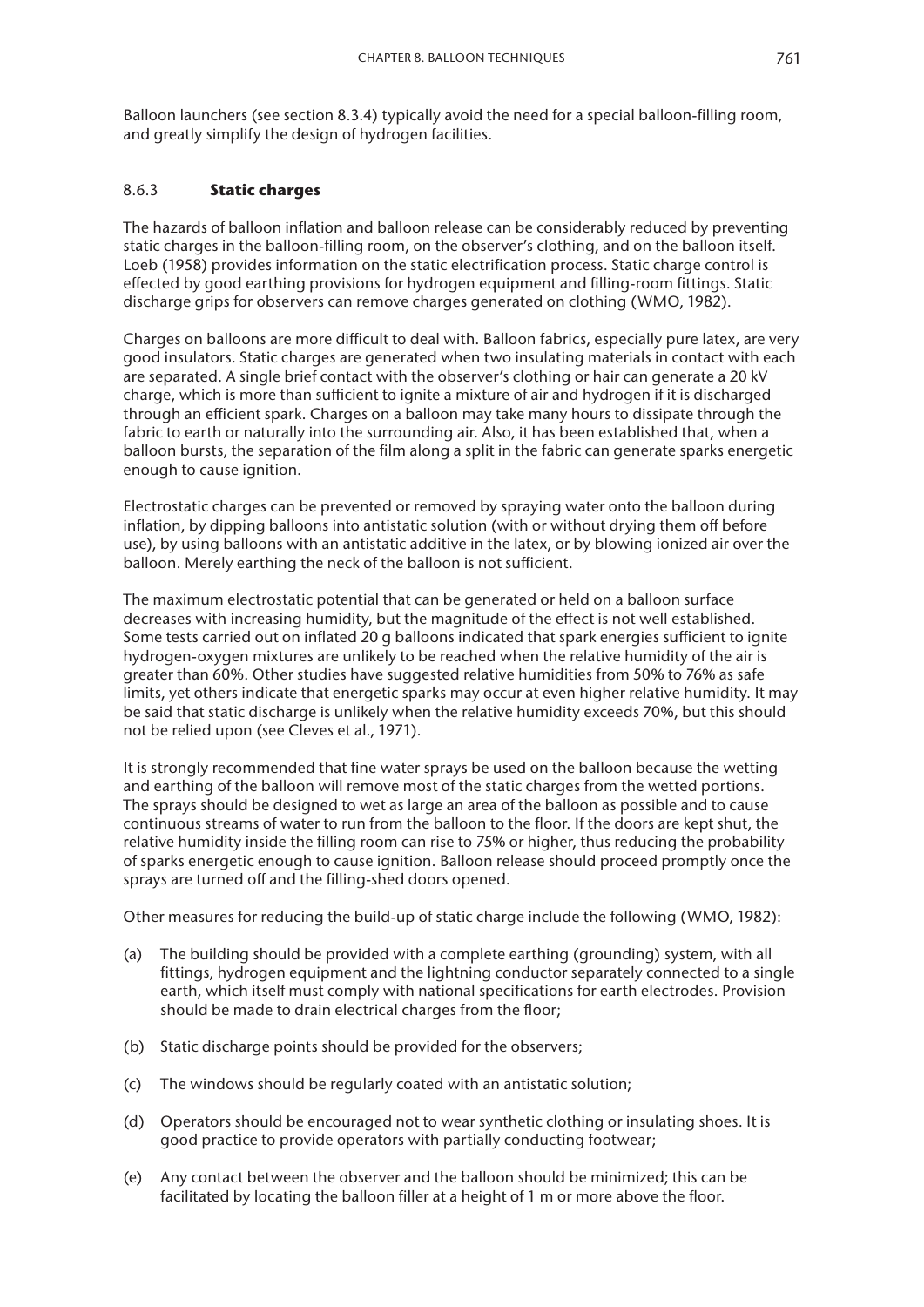## 8.6.4 **Protective clothing and first-aid facilities**

Proper protective clothing should be worn whenever hydrogen is being used, during all parts of the operations, including generation procedures, when handling cylinders, and during balloon inflation and release. The clothing should include a light-weight flame-proof coat with a hood made of non-synthetic, antistatic material and a covering for the lower face, glasses or goggles, cotton gloves, and any locally recommended anti-flash clothing (see Hoschke et al., 1979).

First-aid facilities appropriate to the installation should be provided. These should include initial remedies for flash burns and broken limbs. When chemicals are used, suitable neutralizing solutions should be on hand, for example, citric acid for caustic soda burns. An eye-wash apparatus ready for instant use should be available (WMO, 1982).